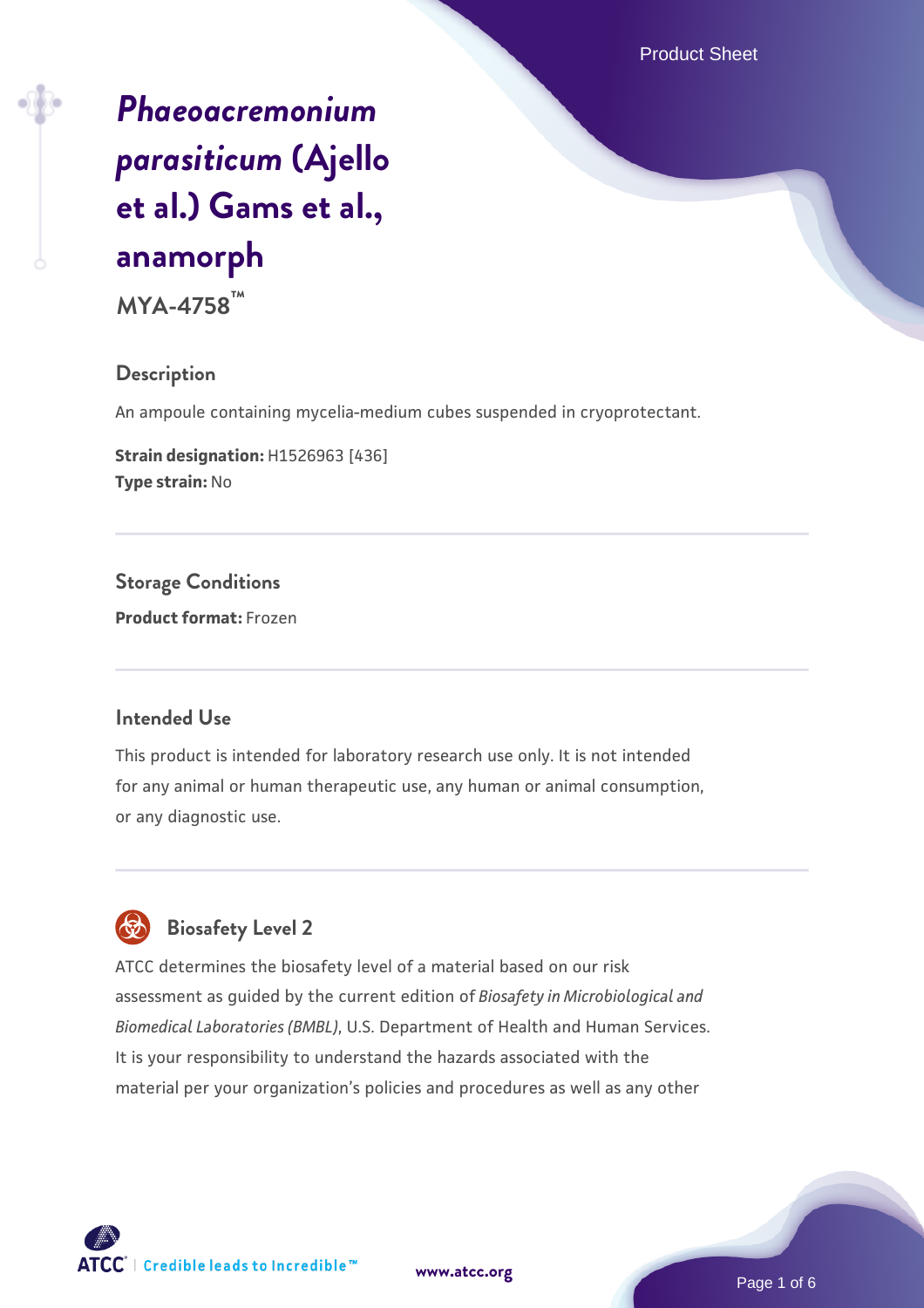#### **MYA-4758**

applicable regulations as enforced by your local or national agencies.

ATCC highly recommends that appropriate personal protective equipment is always used when handling vials. For cultures that require storage in liquid nitrogen, it is important to note that some vials may leak when submersed in liquid nitrogen and will slowly fill with liquid nitrogen. Upon thawing, the conversion of the liquid nitrogen back to its gas phase may result in the vial exploding or blowing off its cap with dangerous force creating flying debris. Unless necessary, ATCC recommends that these cultures be stored in the vapor phase of liquid nitrogen rather than submersed in liquid nitrogen.

## **Certificate of Analysis**

For batch-specific test results, refer to the applicable certificate of analysis that can be found at www.atcc.org.

#### **Growth Conditions**

**Medium:**  [ATCC Medium 336: Potato dextrose agar \(PDA\)](https://www.atcc.org/-/media/product-assets/documents/microbial-media-formulations/3/3/6/atcc-medium-336.pdf?rev=d9160ad44d934cd8b65175461abbf3b9) [ATCC Medium 200: YM agar or YM broth](https://www.atcc.org/-/media/product-assets/documents/microbial-media-formulations/2/0/0/atcc-medium-200.pdf?rev=ac40fd74dc13433a809367b0b9da30fc) **Temperature:** 30°C

## **Handling Procedures**

Frozen ampoules packed in dry ice should either be thawed immediately or stored in liquid nitrogen. If liquid nitrogen storage facilities are not available, frozen ampoules may be stored at or below -70°C for approximately one



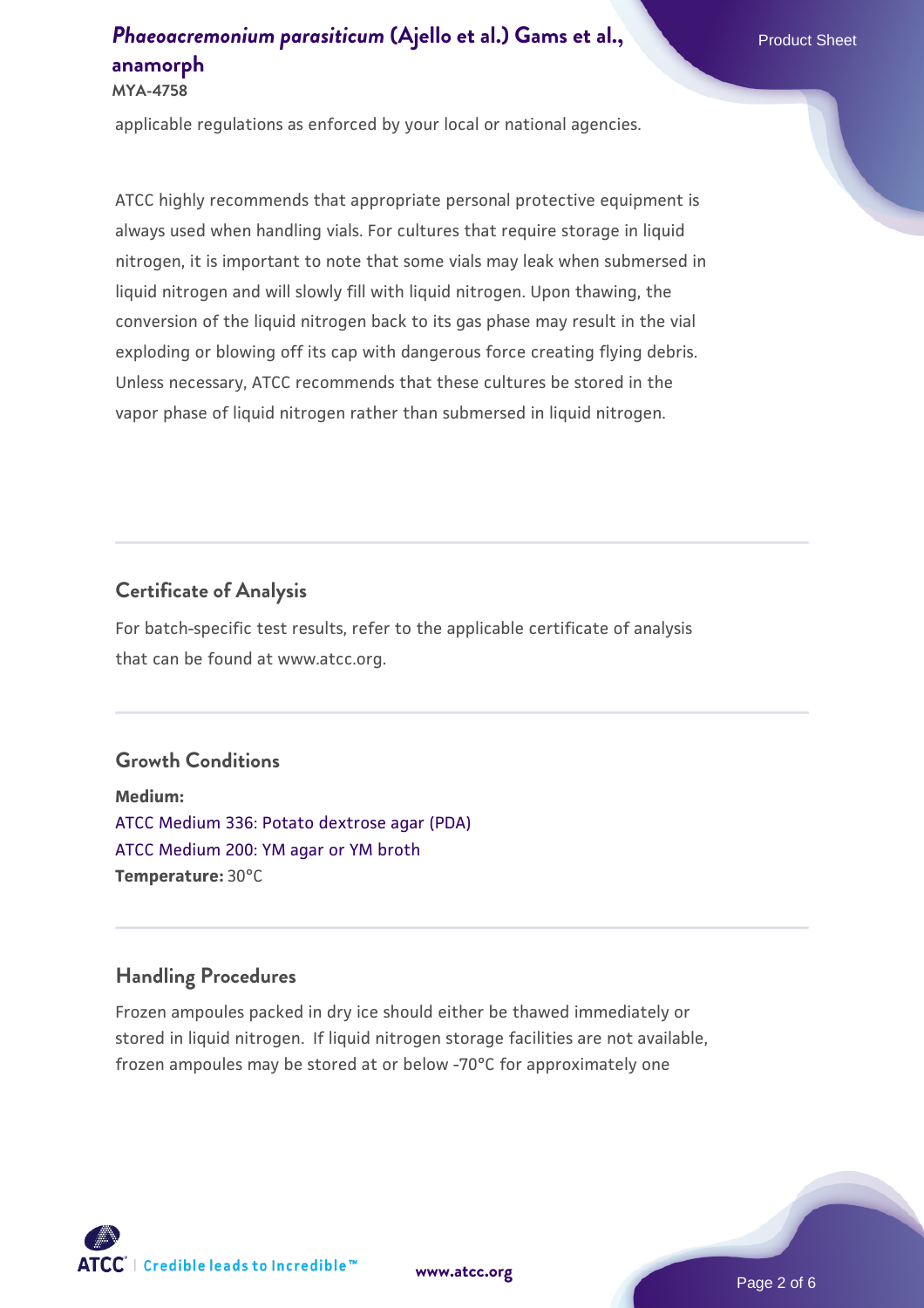**MYA-4758**

week. **Do not under any circumstance store frozen ampoules at refrigerator freezer temperatures (generally -20°C).** Storage of frozen material at this temperature will result in the death of the culture.

1. To thaw a frozen ampoule, place in a **2530 °C** water bath, until just thawed (**approximately 5 minutes**). Immerse the ampoule just sufficient to cover the frozen material. Do not agitate the ampoule.

2. Immediately after thawing, wipe down ampoule with 70% ethanol and aseptically transfer at least 2-3 agar cubes in the content onto a plate or broth with medium recommended.

3. Incubate the inoculum/strain at the temperature and conditions recommended.

4. Inspect for growth of the inoculum/strain regularly. The sign of viability is noticeable typically after 1-2 days of incubation. However, the time necessary for significant growth will vary from strain to strain.

**Morphology:** On MD-336 at 25°C for 31 days, colonies have variegated colors of cream, tan, and brown, mycelium appressed to media in places and aerial in others. Hyphae dematiacous, conidia ovoid to elipsoidal, 6-9µm X 2.25- 3.75µm.

#### **Notes**

Biomedical strain, plantpathogen.

Additional, updated information on this product may be available on the ATCC web site at www.atcc.org.

#### **Material Citation**

If use of this material results in a scientific publication, please cite the material in the following manner: *Phaeoacremonium parasiticum* (Ajello et al.) Gams et al., anamorph (ATCC MYA-4758)

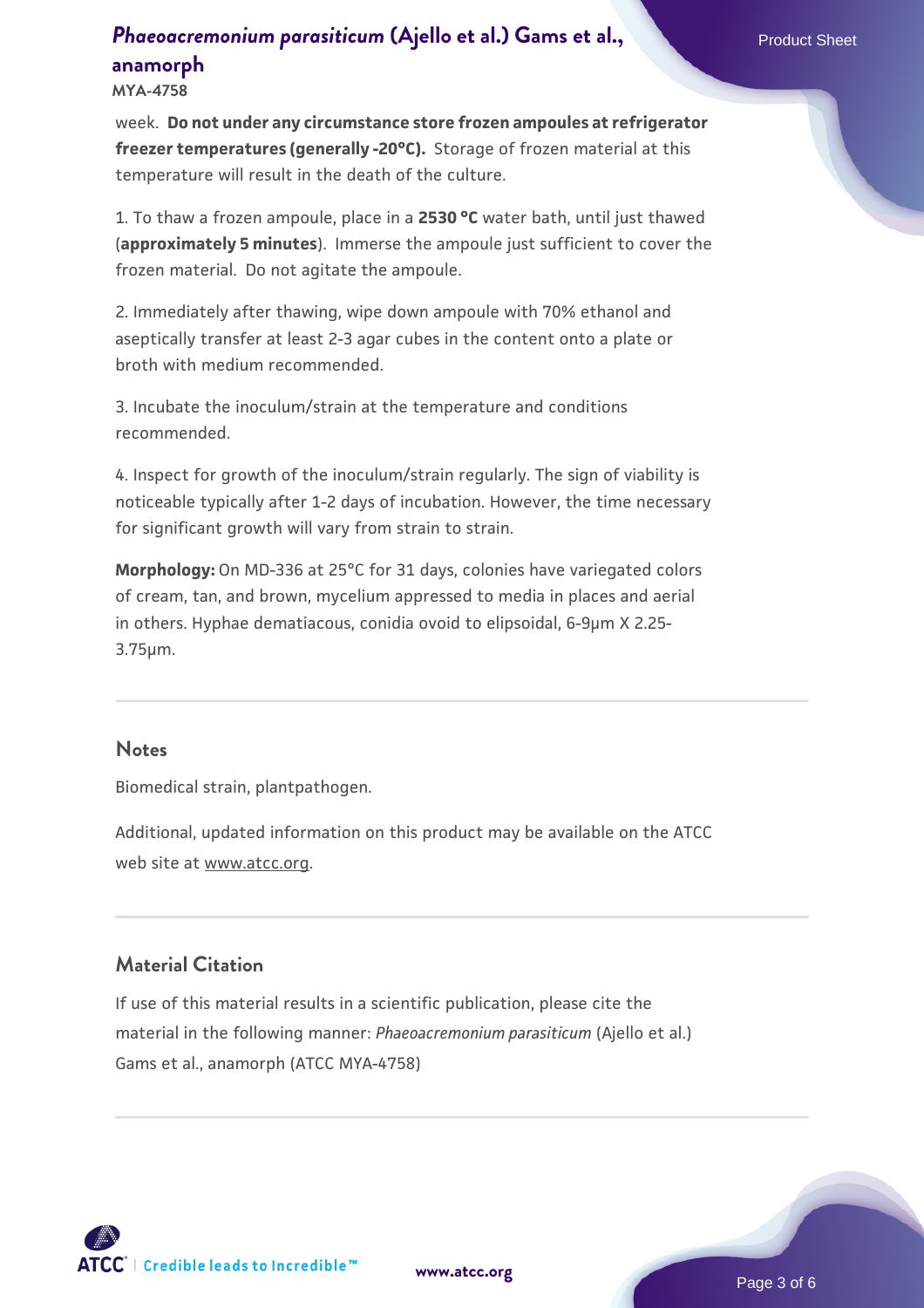## **References**

References and other information relating to this material are available at www.atcc.org.

# **Warranty**

The product is provided 'AS IS' and the viability of ATCC® products is warranted for 30 days from the date of shipment, provided that the customer has stored and handled the product according to the information included on the product information sheet, website, and Certificate of Analysis. For living cultures, ATCC lists the media formulation and reagents that have been found to be effective for the product. While other unspecified media and reagents may also produce satisfactory results, a change in the ATCC and/or depositor-recommended protocols may affect the recovery, growth, and/or function of the product. If an alternative medium formulation or reagent is used, the ATCC warranty for viability is no longer valid. Except as expressly set forth herein, no other warranties of any kind are provided, express or implied, including, but not limited to, any implied warranties of merchantability, fitness for a particular purpose, manufacture according to cGMP standards, typicality, safety, accuracy, and/or noninfringement.

## **Disclaimers**

This product is intended for laboratory research use only. It is not intended for any animal or human therapeutic use, any human or animal consumption, or any diagnostic use. Any proposed commercial use is prohibited without a license from ATCC.

While ATCC uses reasonable efforts to include accurate and up-to-date information on this product sheet, ATCC makes no warranties or representations as to its accuracy. Citations from scientific literature and



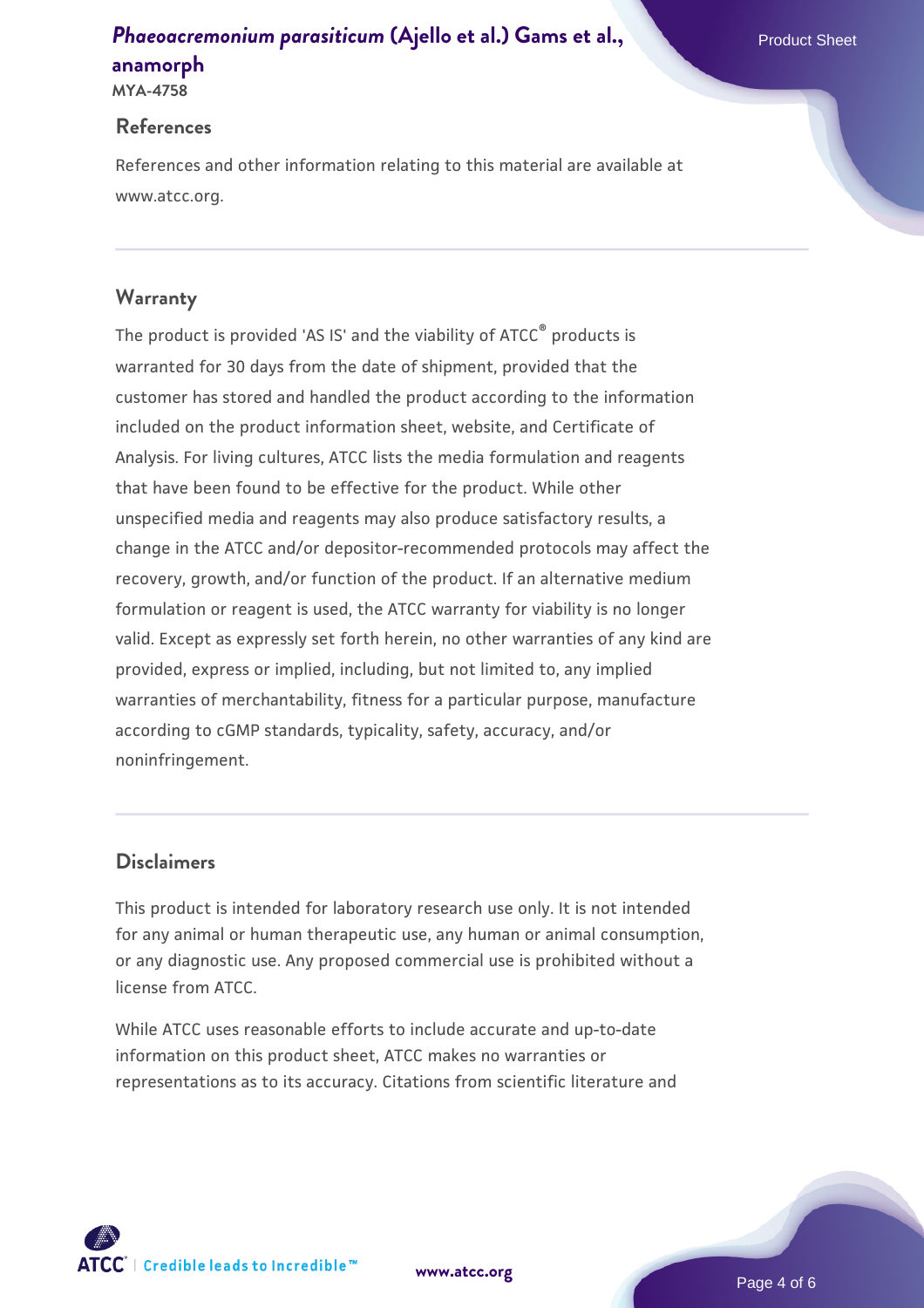**MYA-4758**

patents are provided for informational purposes only. ATCC does not warrant that such information has been confirmed to be accurate or complete and the customer bears the sole responsibility of confirming the accuracy and completeness of any such information.

This product is sent on the condition that the customer is responsible for and assumes all risk and responsibility in connection with the receipt, handling, storage, disposal, and use of the ATCC product including without limitation taking all appropriate safety and handling precautions to minimize health or environmental risk. As a condition of receiving the material, the customer agrees that any activity undertaken with the ATCC product and any progeny or modifications will be conducted in compliance with all applicable laws, regulations, and guidelines. This product is provided 'AS IS' with no representations or warranties whatsoever except as expressly set forth herein and in no event shall ATCC, its parents, subsidiaries, directors, officers, agents, employees, assigns, successors, and affiliates be liable for indirect, special, incidental, or consequential damages of any kind in connection with or arising out of the customer's use of the product. While reasonable effort is made to ensure authenticity and reliability of materials on deposit, ATCC is not liable for damages arising from the misidentification or misrepresentation of such materials.

Please see the material transfer agreement (MTA) for further details regarding the use of this product. The MTA is available at www.atcc.org.

## **Copyright and Trademark Information**

© ATCC 2021. All rights reserved. ATCC is a registered trademark of the American Type Culture Collection.

#### **Revision**

This information on this document was last updated on 2021-05-20



**[www.atcc.org](http://www.atcc.org)**